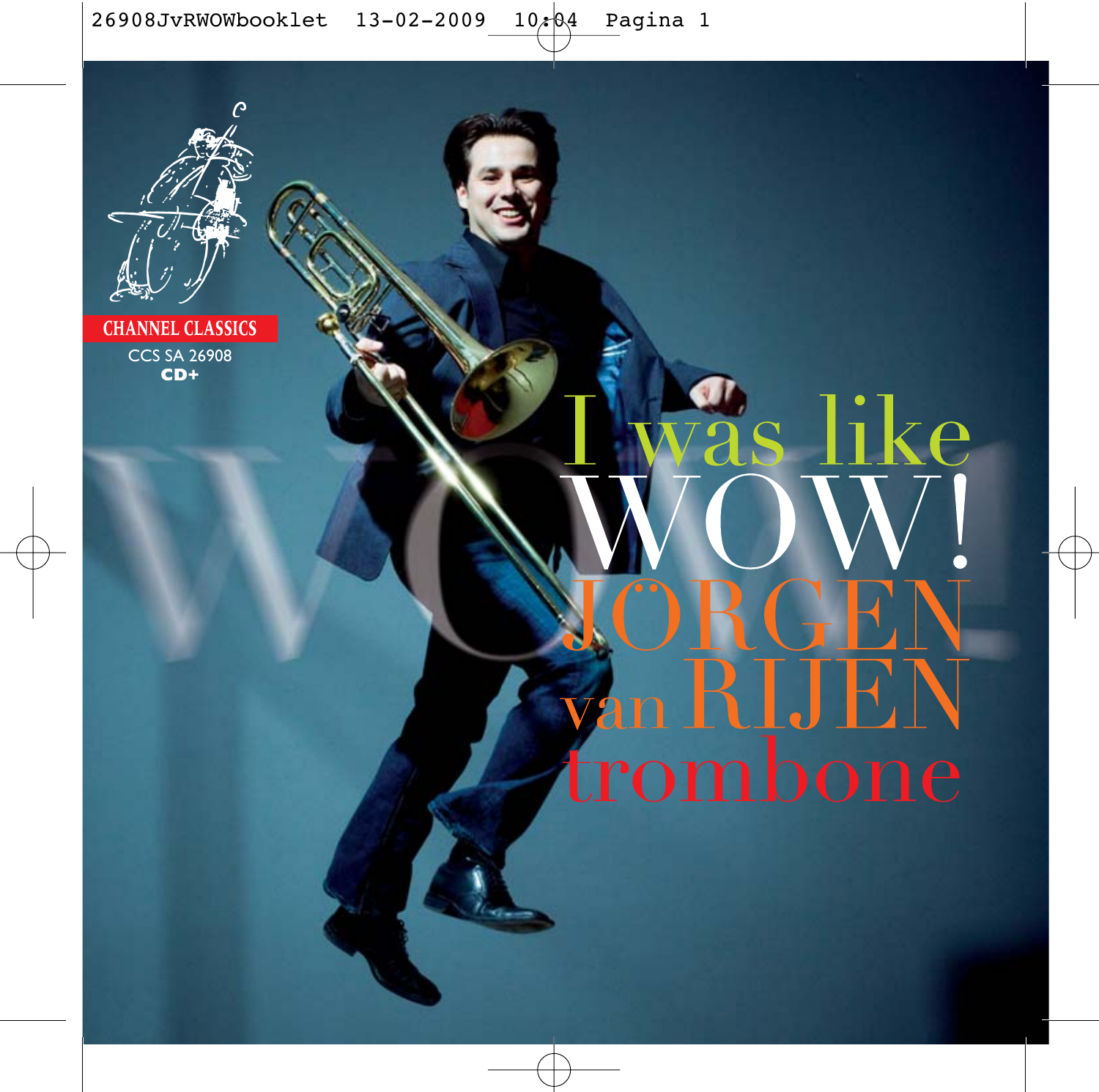### JÖRGEN VAN RIJEN

Besides his work as the principal trombonist of the Royal Concertgebouw Orchestra, Jörgen van Rijen has become a frequently requested soloist with a special commitment to promote his instrument, develop new repertoire for the trombone and bring the existing repertoire to a broader audience. He has performed as a soloist in most European countries, as well as the United States, Canada, Japan, China, Korea, Russia, Singapore and Australia and has appeared as a soloist with various orchestras, including the Royal Concertgebouw Orchestra and the Rotterdam Philharmonic Orchestra. In 2004 he was awarded the Netherlands Music Prize, the highest distinction in the field of music from the Dutch Ministry of Culture. In 2006 he received the prestigious Borletti-Buitoni Trust Award, which is yearly presented to a selection of the most promising and talented young international soloists and ensembles. He won several other prizes, including first prizes at the international trombone competitions of Toulon and Guebwiller. In a review for his first CD, music magazine 'Luister' wrote: 'Van Rijen is a real ambassador of his instrument, which is still not often used as a virtuosic brass instrument



among composers. But there are not that many trombonists that reach the brilliant level of Van Rijen. In sound, dynamic, color, musical understanding and expressiveness Van Rijen is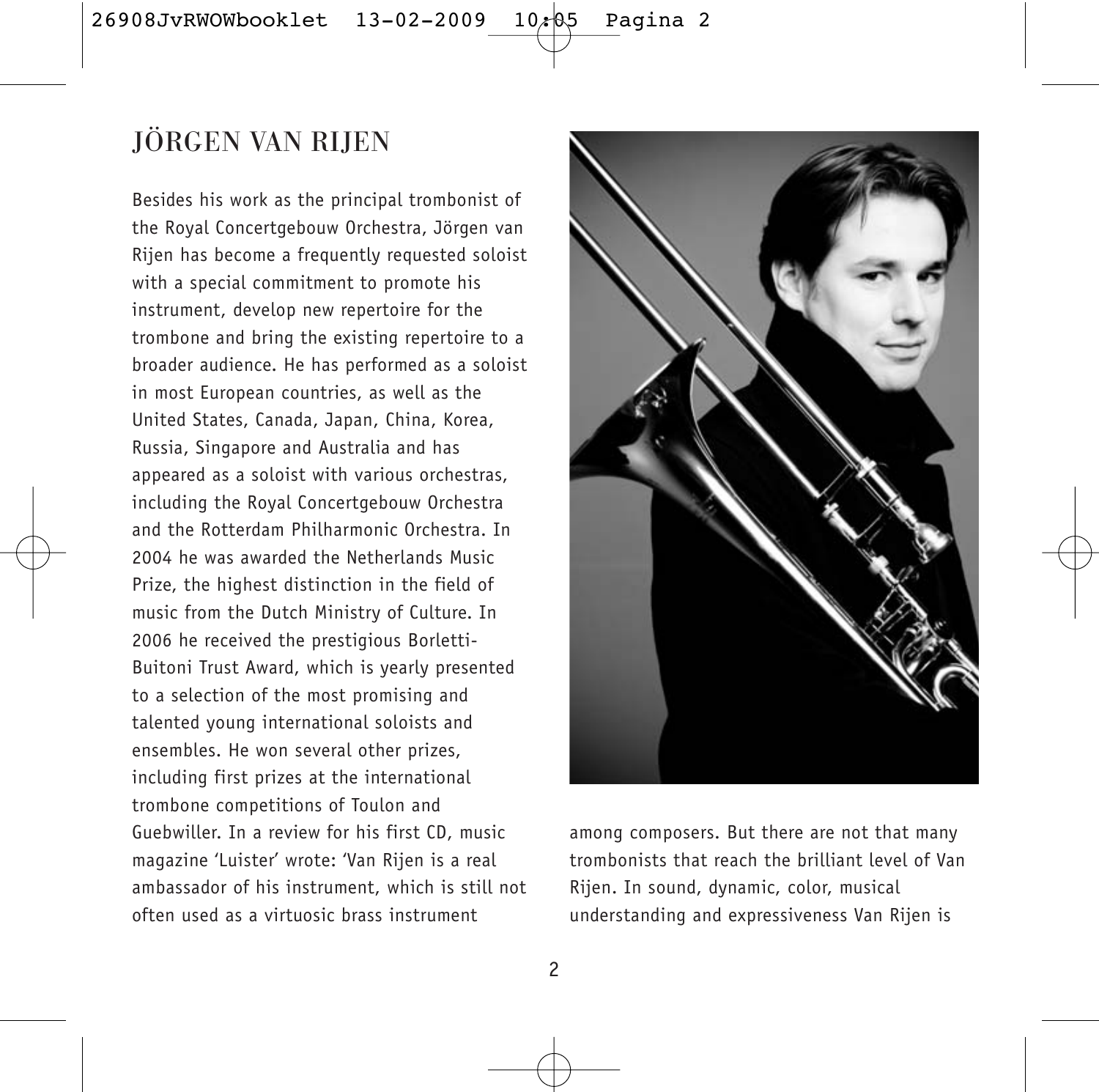unequalled...'. Many new pieces have been written for Jörgen, including a trombone concerto by Theo Verbey, commissioned by the Royal Concertgebouw Orchestra. Claudio Abbado asked him to perform the trombone solo of Mahler's 3rd symphony with the Lucerne Festival Orchestra. Jörgen teaches at the Rotterdam Conservatory and is an active chamber musician. He was one of the founders of the New Trombone Collective and the RCO Brass and is artistic leader of hoth of these ensembles

#### PAOLO GIACOMETTI

Paolo Giacometti performs all over the world as a soloist and as a chamber musician, both on period and on modern instruments. Paolo Giacometti was born in Milan in 1970, but has been living in the Netherlands from his early childhood. He studied with Jan Wijn at the Sweelinck Conservatorium Amsterdam, where he graduated with the highest distinction. Also Gyorgy Sebök was an important source of inspiration and had a significant influence on his musical education.

Giacometti has won many prizes at both national and international competitions. He has played with renowned orchestras under

distinguished conductors such as Frans Brüggen, Kenneth Montgomery, Laurent Petitgirard, Michael Tilkin and Jaap van Zweden. Apart from his activities as a soloist, Paolo Giacometti's love for chamber music has resulted in a successful co-operation with leading musicians such as Pieter Wispelwey, Gordon Nikolich, Alois Brandhofer, Janine Jansen, Bart Schneemann and Emmy Verhey. He is also a member of the Cristofori Pianoquartet Amsterdam. Paolo Giacometti is a much soughtafter musician at chamber music festivals in Europe, Canada and the United States. Paolo Giacometti impressive discography has been widely acclaimed by the international press. His recordings include Rossini's complete piano works, a remarkable project that started in 1998. In Rossini's homeland critics say: '... Rossini has finally found his pianist ...'. Paolo Giacometti's recording of Schumann's Humoreske, Fantasiestücke and Toccata has received the BBC Music Magazine's Benchmark and Performance of Outstanding Quality distinctions. His recording of the Dvofiák and Schumann piano concertos have been acclaimed by Gramophone as '... one of the best concerto disks I have heard in a long while ... Paolo Giacometti is also a dedicated piano professor at the Utrecht Conservatory of Music.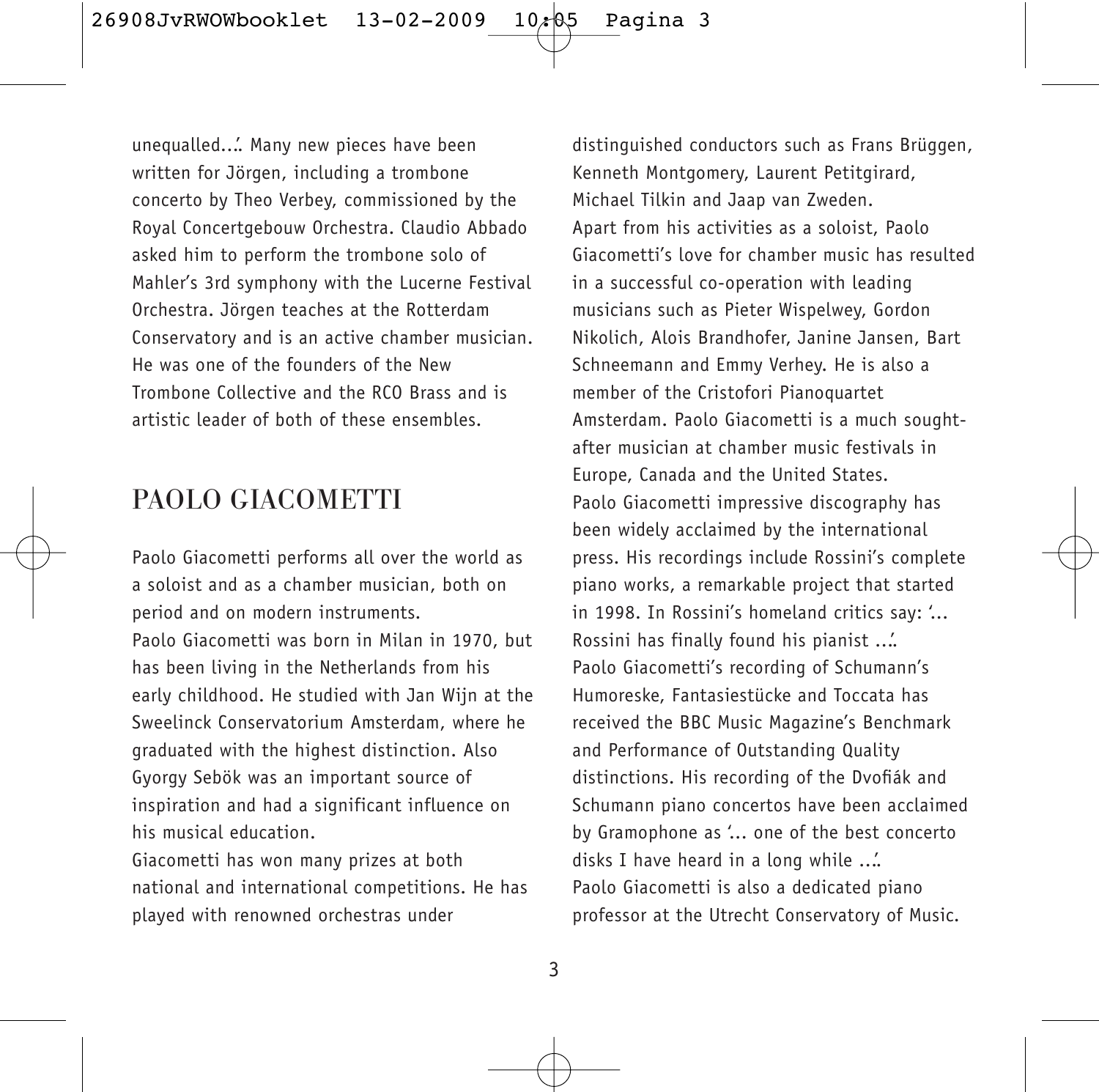#### MARCEL BEEKMAN

The Dutch tenor Marcel Beekman [born 1969] began his career at a young age as a boy soprano. In the early 1980s he recorded several albums and became nationally known after regular appearances on both radio and television. After concluding his vocal studies at conservatory with distinction in 1993, he was coached by the renowned voice teacher Margreet Honig in Amsterdam.

Marcel is a sought-after soloist in both the Baroque/Classical and the contemporary concert and opera repertoire, worked with many famous conductors and appears regularly at leading concert venues both national and international [Amsterdam, London, Berlin, Paris, Madrid, Milan, New York and Tokyo] and also at festivals in the Netherlands, France, Germany, Belgium, Portugal, Spain, Italy, Lithuania and Iran. His broad concert repertoire includes the vocal works of J.S. Bach and his contemporaries but focuses especially on contemporary song. In so doing he has sung the premières of many pieces [some of them written especially for him.] On the opera stage Marcel has appeared to date in 'Orfeo' by Claudio Monteverdi [Pastore], 'L'Ipermestra' by Francesco Cavalli [Berenice], 'Les Indes Galantes' by Jean Philippe Rameau

[Valère and Damon], 'Arminio' by Heinrich Ignaz von Biber [Germanico], 'Alceste' by Chistoph Willibald von Gluck [High Priest of Apollo and Apollo], 'Down in the valley' by Kurt Weill [Brack Weaver], 'A season in hell', a quadripartite music theatre piece by Roderik de Man, Theo Abazis, Barbara Woof and Paul Bruinen [Arthur Rimbaud], 'Memory of Lake Taiping' by Xu Shuya [Wu Zhengwen] and 'Jona' by Willem Breuker [in the title role]. A film version of 'Jona' is available on DVD.

#### FRITS DAMROW

Frits Damrow started playing trumpet at age 9 and received his first lessons from Guus Erkens, conductor of the local music band in his home town. He continued his musical education at the music school in Kerkrade.

After winning many competitions, he was invited to the radio studio's in Hilversum to record works for trumpet and piano. After his highschool years he studied trumpet and conducting at the Conservatory of Music in Maastricht and after getting his degrees there he worked with Thomas Steves (USA), James Stamp (USA) and Pierre Thibaud (Parijs). In 1982 he was appointed principal trumpet of the Radio Symphony Orchestra and became teacher at the Conserva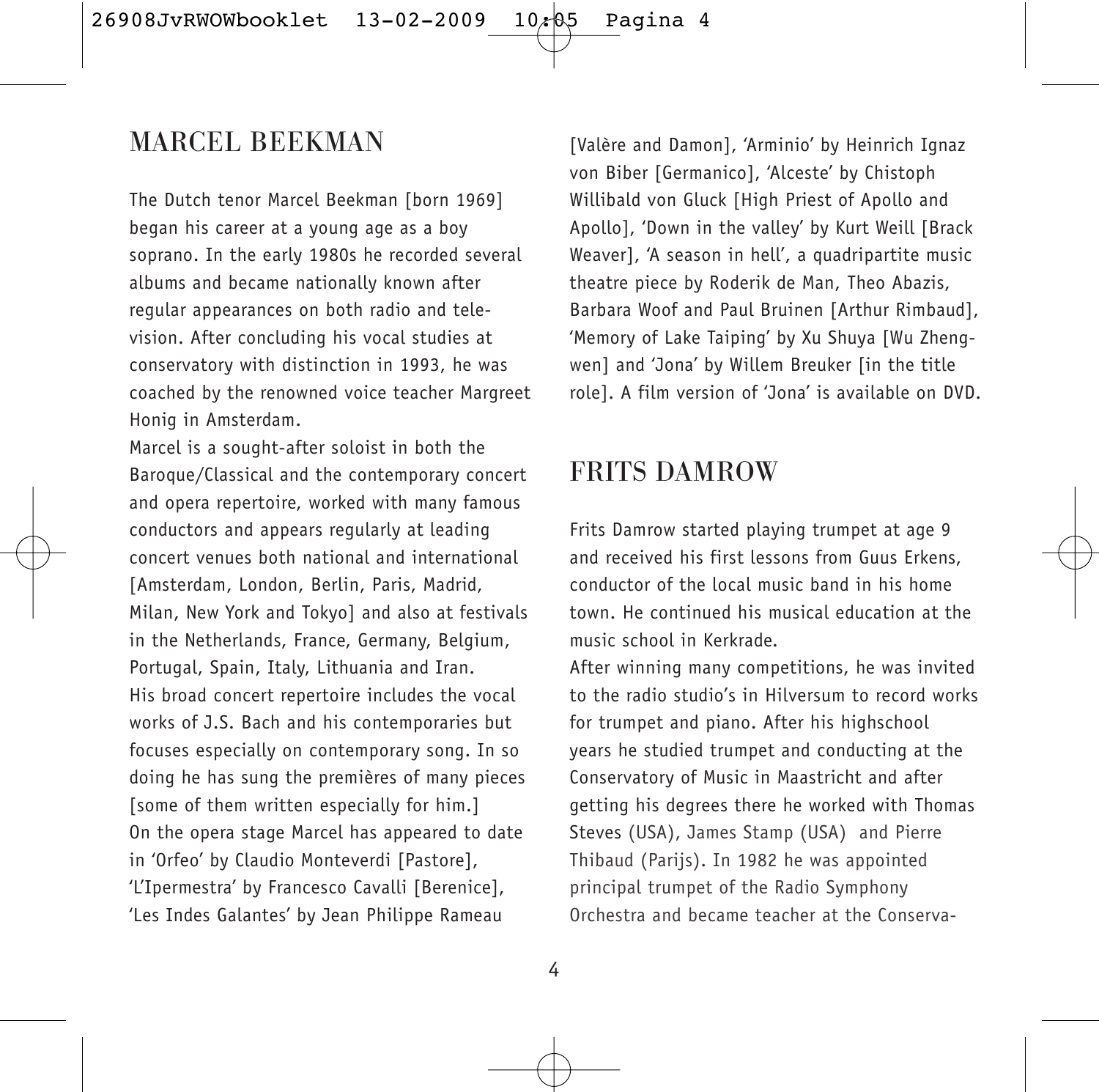tories of Maastricht and Hilversum. In 1991 he left the Radio Symphony Orchestra to start at the Royal Concertgebouw Orchestra in Amsterdam also as principal trumpet.

He teaches at the Conservatory of Amsterdam and performs in many different ensembles like the Ebony Band, the Amsterdam Bach Soloists and The Nieuw Ensemble. His study book 'Fitness for Brass', published by Haske Publications has been translated in many languages. Frits Damrow is a frequently asked musician to give workshops and master classes worldwide.

#### COMBATTIMENTO CONSORT AMSTERDAM

Founded in 1982 by violinist Jan Willem de Vriend, the Combattimento Consort Amsterdam has developed into a close-knit ensemble specialising in music from 1600-1800. The musicians' wish not to focus solely on the standard repertoire has resulted in many interesting programmes featuring remarkable and little-known works, some of which are only available in manuscript. The performance of these compositions in conjunction with more familiar works has proved to be refreshing and inspiring to listeners and performers alike.

Over the years the ensemble has given many memorable concerts and operatic performances including Handel's Rodelinda, Alcina, also by Handel, and Monteverdi's L'Orfeo, in collaboration with De Nationale Reisopera. In September 2002 the ensemble has made its debut at the Early Music Holland Festival in Utrecht, giving two performances of Rameau's opera Platée in a co-production with Onafhankelijk Toneel and the Nationale Reisopera. In addition to numerous concerts in the Netherlands, the Combattimento Consort also appeared in various European countries and in venues outside of Europe. Successful tours in the United States, Japan and South America have always been attracting attention in national and international media.

Concerts often have solo performances by members of the ensemble, but the Combattimento Consort has also worked with great performers such as Barbara Bonney, Andreas Scholl and Anthony Rolfe Johnson, Thomas Zehetmair and Sabine Meyer as well as joining forces with Collegium Vocale Gent and other groups.

*Combattimento Consort Amsterdam appears on this recording with the kind permission of Challenge Records.*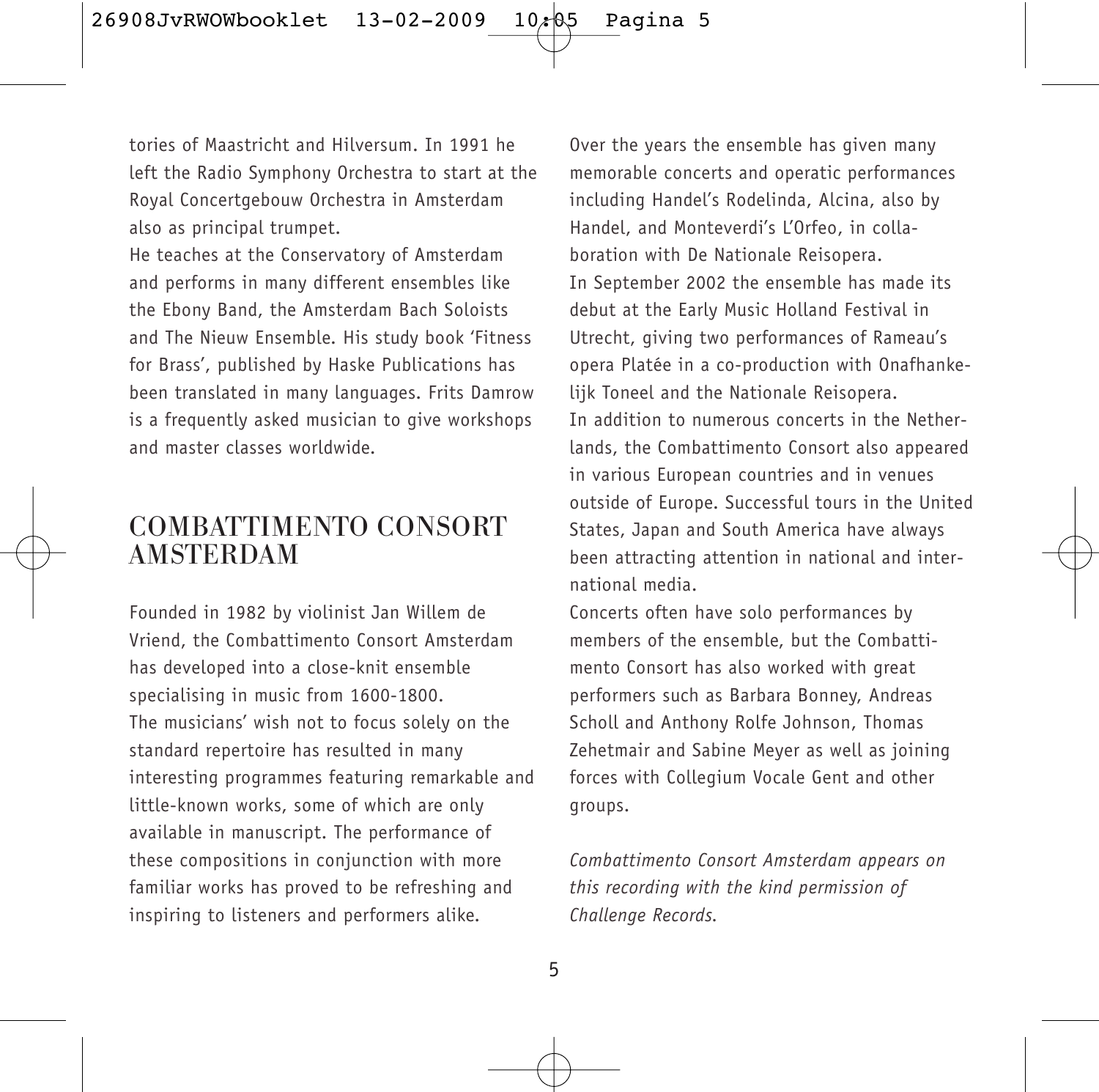#### I WAS LIKE WOW

JacobTV (Jacob ter Veldhuis) composed the piece 'I was like WOW' for me in the summer of 2006. At the time, I associated 'wow' primarily with something positive or sensational, and I was expecting a very joyful composition. When I started working on the piece, though, it turned out to be a very different kind of 'wow'. An American soldier says 'I was like wow' at the moment when he is describing his violent experiences during the Iraq war. This showed me that words and exclamations like 'wow' are used to indicate that something has made a deep impression, regardless of whether that impression is positive or negative; you can be impressed by something in all kinds of different ways. That's what gave me the idea of finding pieces for my new CD 'I was like WOW' that had all impressed me deeply for all different kinds of reasons, pieces that for some reason had given me a 'wow' feeling. I want to present the widest possible spectrum of repertoire in order to convince listeners that the trombone is a fantastic, beautiful, and very versatile instrument. 'I was like WOW' also symbolizes my feelings when I first heard a trombone at the age of four. From that moment onward, I wanted to play the trombone.

A few years ago, I was invited to perform at the opening of an **Arthur Honegger** festival. I didn't know any trombone compositions of his at all, but he turned out to have written a very beautiful short piece, with piano accompaniment: **Hommage du trombone exprimant la tristesse de l'auteur absent**. In other words, written as homage and expressing the sadness of the author, who couldn't be present. The piece was played symbolically at the opening of this festival, because the composer, who was already dead, was obviously unable to attend. I was immediately taken by this brief piece of music, and since that time I have often performed it as the opening of a concert as I do for this CD. The work was composed in 1925 on the occasion of a concert given by Serge Koussevitsky, at which Honegger was unable to be present. Instead, he sent this homage to Koussevitsky and the audience.

I was about 15 years old, when I first heard Michel Becquet, who would later become my teacher, perform the **Ballade** by **Frank Martin**. It made a deep impression on me. This is absolutely one of the best pieces ever written for trombone and piano. Martin wrote it in 1940 as a required piece of repertoire for the trombone competition in Geneva. Later on, he arranged it for trombone and orchestra. Martin himself said this about the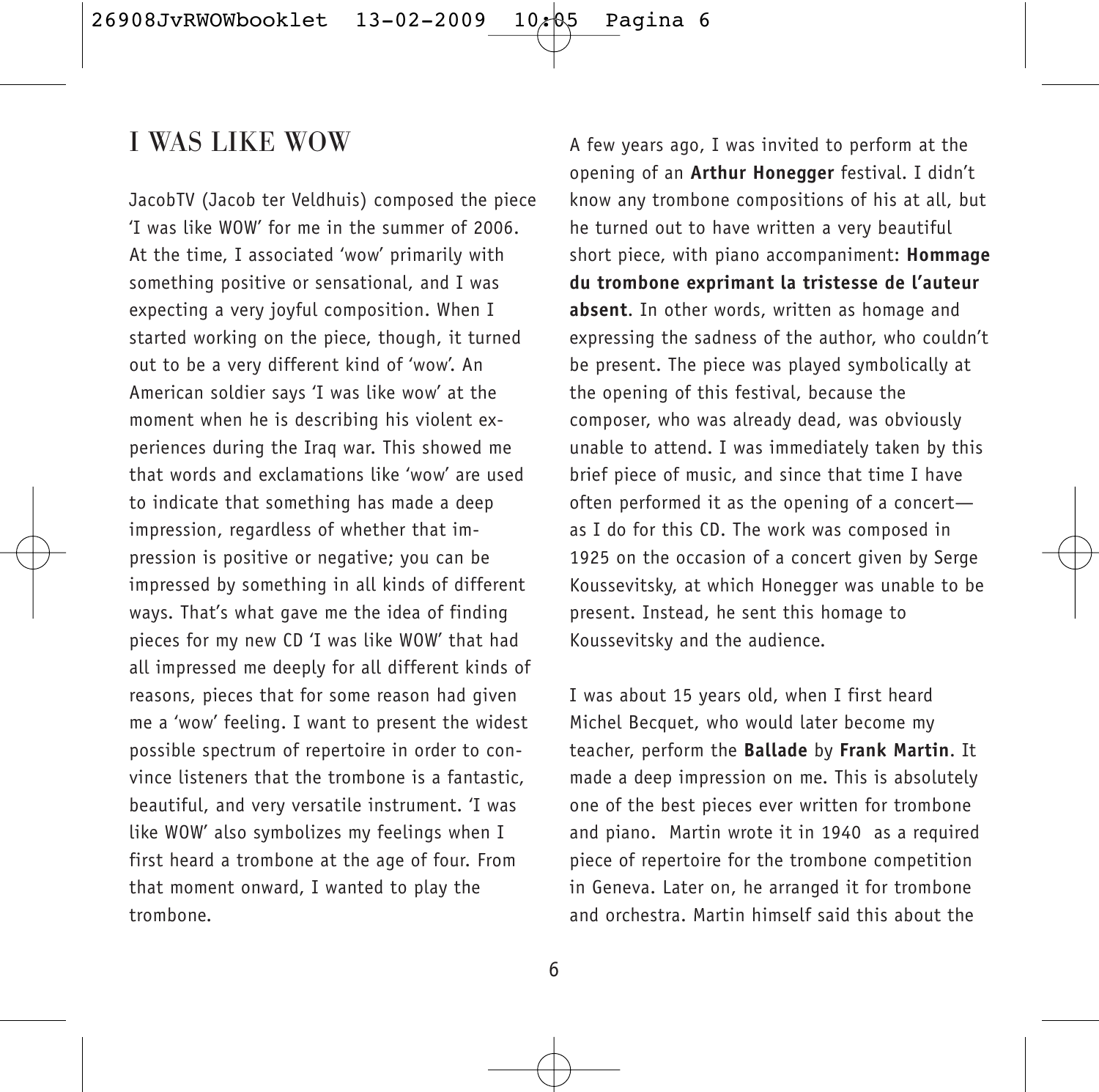work: *'I love the trombone, in the first place because of its noble sound, but also because of the archaic nature of its construction, completely free of any mechanical features: a simple metal tube that moves in a track. Why did I call this piece a Ballade? Because within that name I found a free form, with a narrative quality. This is not a Ballade in the sense of a dance or a poem, there is something of the Epic about it: a story told by someone.'*

We trombonists have the misfortune that not all of the great and famous composers have written chamber music for us. There is wonderful music from every stylistic period, but often it's not by the greatest masters of that period. For example, there are concerti by Leopold Mozart and Michael Haydn, the father and the brother of... or a concert by Albrechtsberger, the teacher of Beethoven, and a concerto by David, a student of Mendelssohn. That's why I was really 'like WOW' when I heard about an unknown, but original aria for trombone, tenor, and strings by the real **Mozart, Wolfgang Amadeus**. This is an aria from the youthful work, 'Die Schuldigkeit des ersten Gebots', K 35. Mozart wrote the first part of this work, Michael Haydn the second part, and Anton Adlgasser the third. It was written in 1767, when Mozart was 11 years old. This aria, **Jener Donnerworte Kraft**, is the fifth movement,

andante un poco adagio. It is sung by Christ, and the text is:

*Jener Donnerworte Kraft, die mir in die Seele dringen, fordern meine Rechenschaft Ja mit ihren Widerhall hört mein banges Ohr erklingen annoch den Posaunenschall*

[The power of that thunderous word penetrates my soul and demands an account of my sins: yes, in its echo, my trembling ear once again hears the sound of the trom-bone on the Day of Judgment.] [translator's note: the Lutheran/ German translation of the Bible alludes to a trombone, rather than a Trumpet, sounding on Judgment Day]

The Belgian composer **Joseph Jongen** grew up in Liège, where he studied composition, organ, and piano. He won the 1897 Prix de Rome with his cantata 'Comala'. Later he became the director of the Brussels conservatory, where he met the trombone teacher Estevan Dax, for whom he wrote the **Aria et Polonaise** in 1944. He composed in a very wide range of styles; at first his primary influence was César Franck, and later his work became more impressionistic, in the manner of Debussy. His last works are actually completely atonal. He suppressed no fewer than 104 of the 241 works in his complete oeuvre, but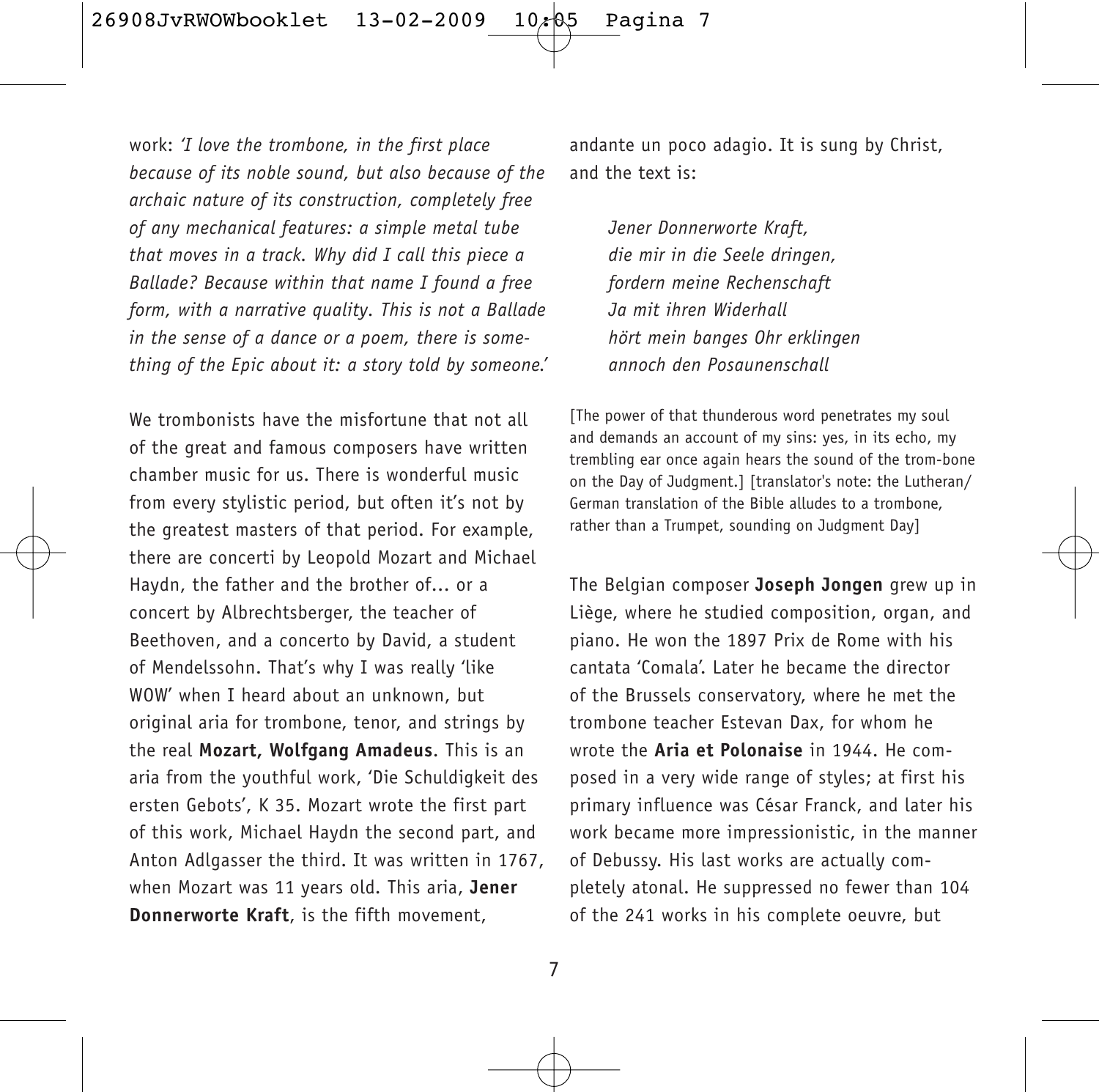fortunately this Aria and Polonaise were allowed to survive. This is a delightful concert piece in the tradition of French recital pieces.

In 2003, the Dutch composer **Martijn Padding** wrote a solo piece for trombone at my request. When I saw the first version of that work, 'First Piece', it immediately appealed to me. It was highly virtuosic and technically difficult – almost unplayable at first glance, but I felt that with lots of practice, it would work out and that it was something special. Inspired by the trombone, Padding later wrote an additional second and third piece. They have turned out to be three interesting and very contrasting works, which can be performed separately or together as a suite. Each is devoted to a specific musical aspect of the trombone. In this context, Padding was thinking of the Franz Liszt's series of 'Etudes Transcendentes' for the piano. I already recorded 'First Piece' (Channel Classics CCS SA22305). Here are the other two pieces. In **Second Piece**, long-sustained notes are threaded together into a melody. The melody notes are preceded each time by ornaments in the form of a short rising accacciatura over a large interval. The large intervals become take on a life of their own until, at the end of the piece, they collapse into a dyad, a sort of bark from the trombone which is produced by singing and playing at the same time.

**Third Piece** is based on memories of a noisy procession in the dusty streets of Madras, in Southern India. It is an oriental march with melodic formulas combining chromatic, diatonic, and microtonic elements. The sound of Third Piece is dominated by a constantly changing application of the harmon mute.

The Sonatine for trombone and piano by **Jacques Castérède** is a very familiar and frequently performed piece in the trombonist's repertoire. I have played it often, and with a great deal of enjoyment, but I always had a bit of a problem with the piano accompaniment. Because the piano part contains a lot of voices, it sometimes sounds rather thick and it makes it difficult to hear the different lines. I had always thought that some of the piano's lines could better be played by another instrument, and so I was very pleasantly surprised when I discovered that Castérède had made a version of the piece for trombone, trumpet, and piano, under the title of **Concertino**. The trombone part is largely the same as it was in the original, but one of the voices has been extracted from the piano part and given to the trumpet, resulting in what I think is a much more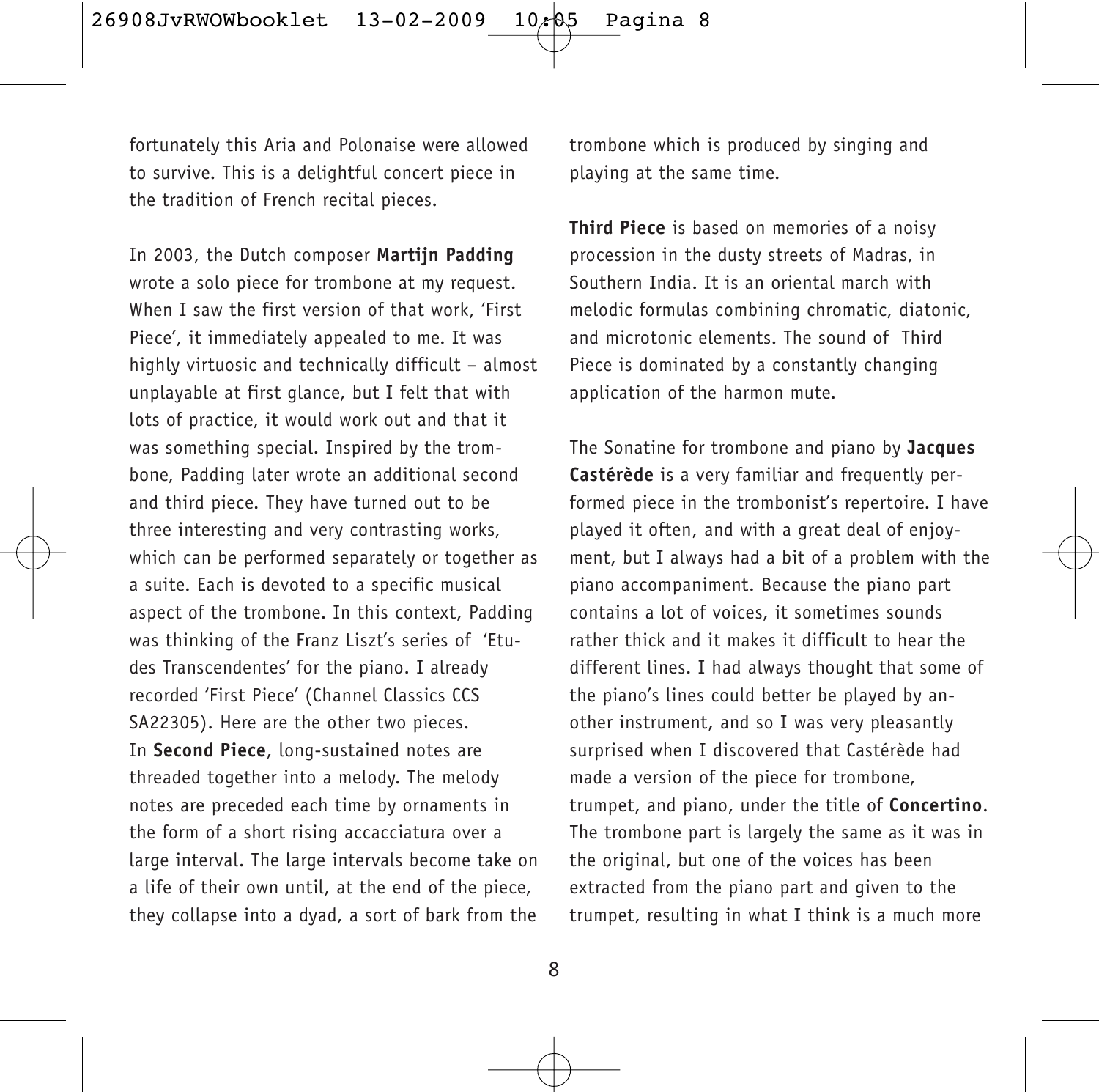transparent composition, in which the different voices can be followed more easily.

A very valuable part of the trombone repertoire is represented by the French recital pieces with piano accompaniment, most of which were written for final examinations at the Paris conservatory. There are dozens of these pieces, many of which I perform regularly with great enjoyment. One of the best-known of them is this **Morceau Symphonique** by **Philippe Gaubert**. Gaubert was a very gifted flutist, solo flutist of the Paris Opera Orchestra, and together with his teacher, Taffanet, he wrote a famous flute method. He was one of the most important French musicians in the period between the two World Wars, and became principle conductor of the Paris Opera. He was a fervent advocate for contemporary music, and he conducted many important premieres of works by composers including Fauré, Roussel, and Ibert. As a composer, he won the prestigious Prix de Rome in 1905. He wrote primarily for his own instrument, the flute, but he also produced chamber music, songs, and several symphonies.

**JacobTV** wrote **I was like WOW** for me on commission from the International Chamber Music Festival of Schiermonnikoog, where I gave the premiere in October 2006. About the work,

JacobTV said: *'I was like WOW, in addition to White Flag, and Believer, was one of the pieces I wrote using soundbytes from the Iraq war. As I did earlier in my so-called 'Boombox' pieces (pieces in which the instruments play together with a boombox or 'ghetto-blaster'), one could speak here of a readymade source of inspiration: the melody of the spoken word has been transcribed in musical notation. The score and the soundtrack both make use of speech as a leitmotiv. The trombone plays the same musical lines, together with the soundtrack, in a sort of dialogue.*

*'I was like WOW' is based on interviews with two American soldiers: Sam Ross, 21, and Tyson Johnson, 22, both of whom came back in 2003 from the Iraq war, in which they were seriously wounded. These interviews are taken from the VPRO documentary 'Purple Hearts' by Roel van Broekhoven.'* For more information: www.jacobtv.net

Using images from this documentary, Jan Willem Looze made a film to accompany 'I was like WOW'. It has been attached as a film file to this CD and can be watched by playing the CD in a computer. Later on in this booklet you can find a quote from Sam Ross, one of the soldiers who was interviewed, as well as the full text of 'I was like WOW.'

Jörgen van Rijen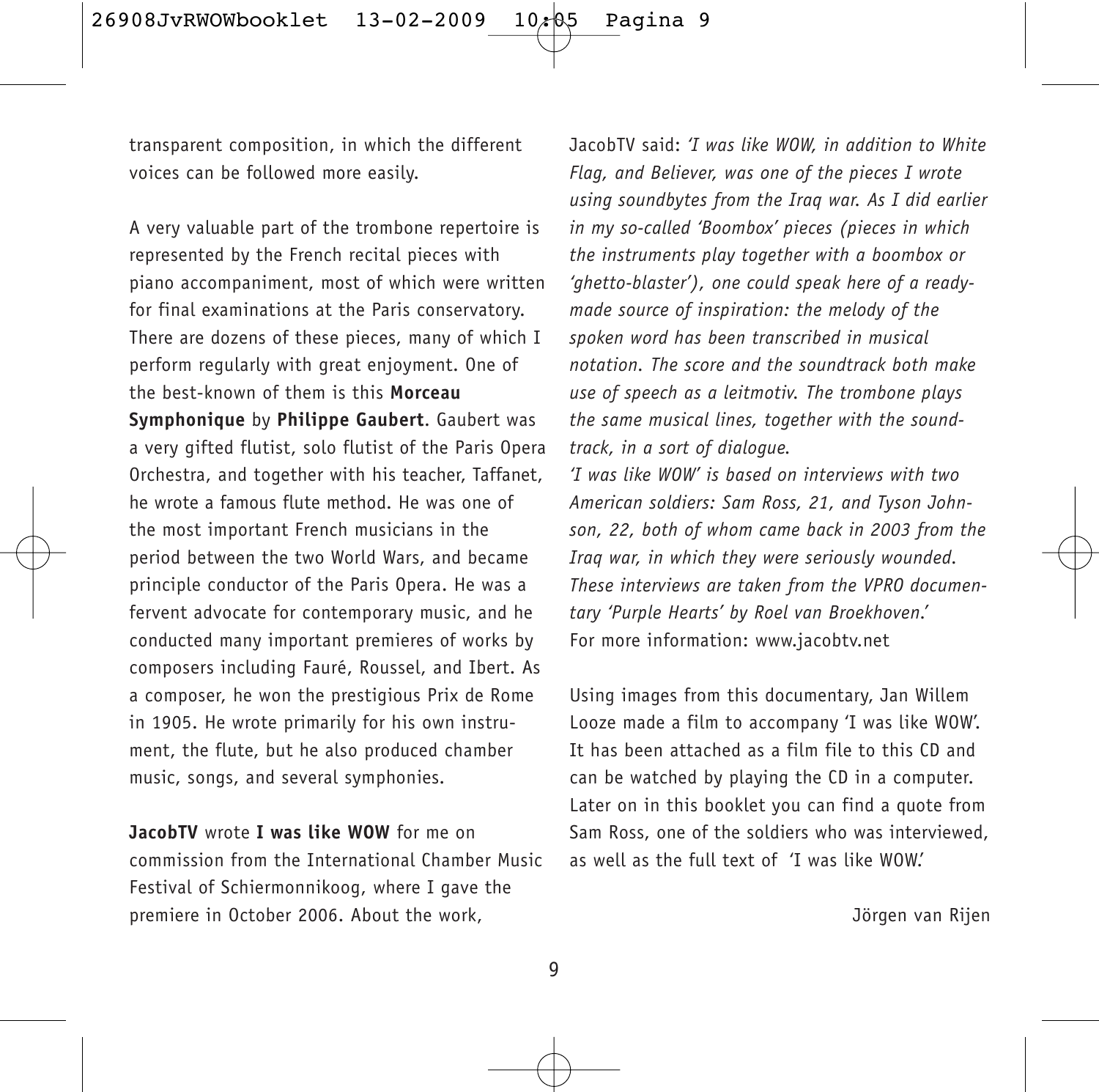*'I lost my left leg, just below the knee. Lost my eyesight, which is still unsettled about whether it will come back or not. I have shrapnel in pretty much every part of my body. Got my finger blown off. It don't work right. I had a hole blown through my right leg. Had 3 skin grafts to try and repair it. It 's not too bad right now. It hurts a lot. That's about it. You know, not really anything major. Just little things. I get headaches. I have a piece of shrapnel in my neck that came up through my vest and went into my throat and it 's sitting behind my trachea, and when l swallow it kind of feels like I have a pill in my throat. Some stuff like that. And my left ear, it don 't work either. I don't have any regrets. No not at all. It was the best experience of my life. Twenty-one years old and I've seen a couple of countries. I've been pretty much everywhere and done everything. I've jumped out of airplanes. I got to play with mines. I got to see how the army works. I got to go mess around with a bunch of guys that feel the same way that I do, that all enjoy it. I got to interact with people of another culture, people who live their lives 100 percent different than the way we live here. One of the biggest things that's wrong with people nowadays, they're so anti-military. Not in the sense where they don't want a military, but they don't want our military involved in a conflict. And that's what makes us America.'*

*Sam Ross*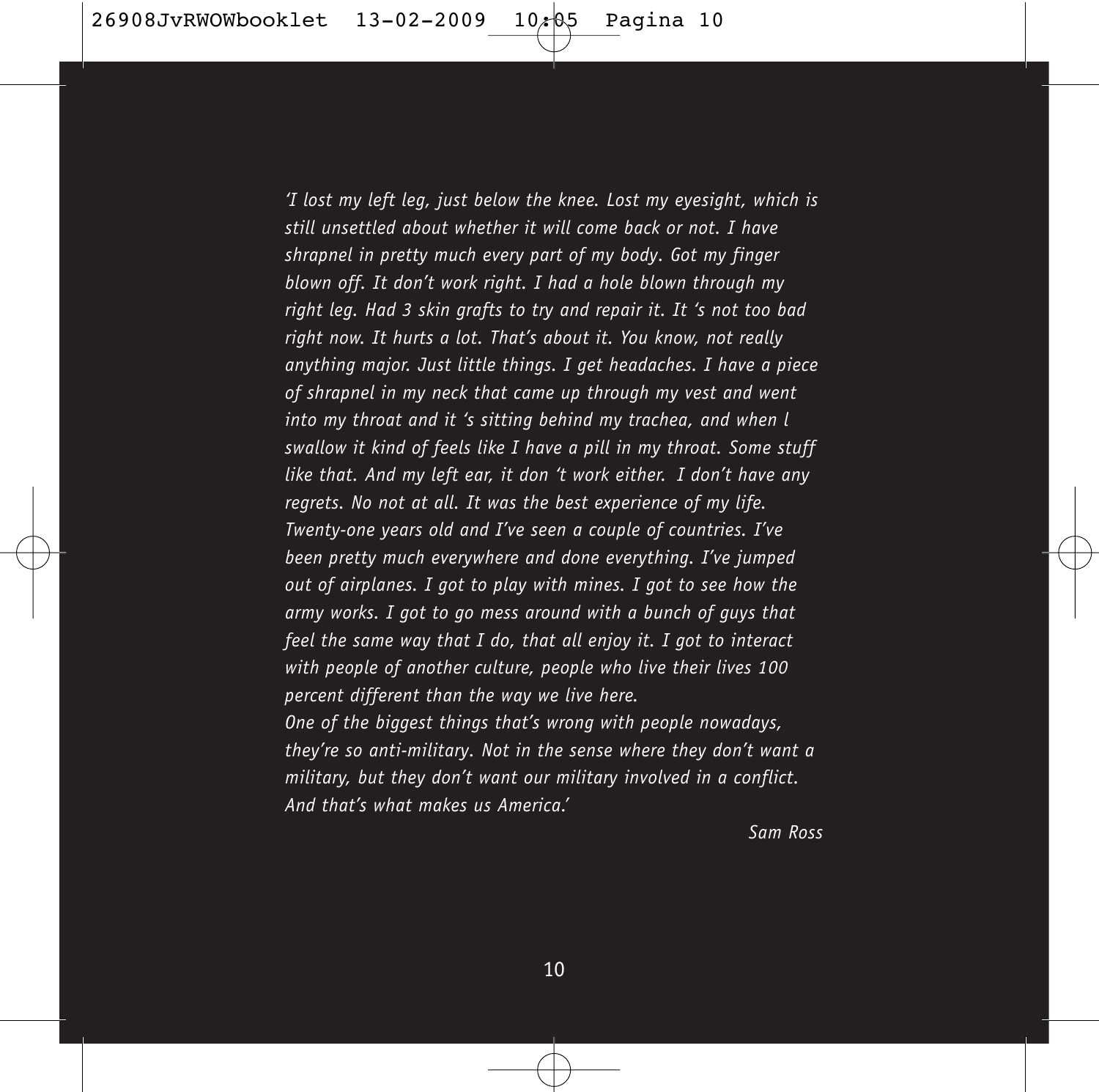#### I WAS LIKE WOW lyrics

we tore it up pretty bad over there...

pretty much going to the junk yard, let me say it like that, because you have burning cars over here, you have cars with bodies in it, then you have tanks that ran over the steel rail we just...pff... ran on top of them that's bent all up on the top of it by the bridge, at the corner of the bridge they have little machinery guns which they can spin, shooting and you can see we blew that up, we tore it up pretty bad over there

burning cars, bodies in it, tanks, bridge, blew that up oooooh yeah just really weird, uhm I was like wow and like confused and dazed and trying to realize what happened and then... jump and shout now I said a lot of things that were meant to be my last words and uh they turned out not to be but uh I'm glad I said them anyway

oh yeah!

there was nearly anything left of the city it's all burnt out blew up run down from all the bombs we dropped on it it's all burnt out blew up run down

we probably caught in about 300 mines all that mine needs is basically - is touch it, is touch it I mean it's like - like trying to touch a hair on your face but there were some of them that the caps removed, but the safeties never flew out those were the ones we had to worry about basically all it took was a slight movement, slight movement to throw the safeties out... and bang... after a while, after a while, after a while

somehow somehow something hit the mines the mine was armed somehow I mean I remember seeing it hit the ground and just the flash come right at me

I got a stitch in my eye I got them all through my right eye and left eye and it.. it launched me, I mean, yards way up in the air back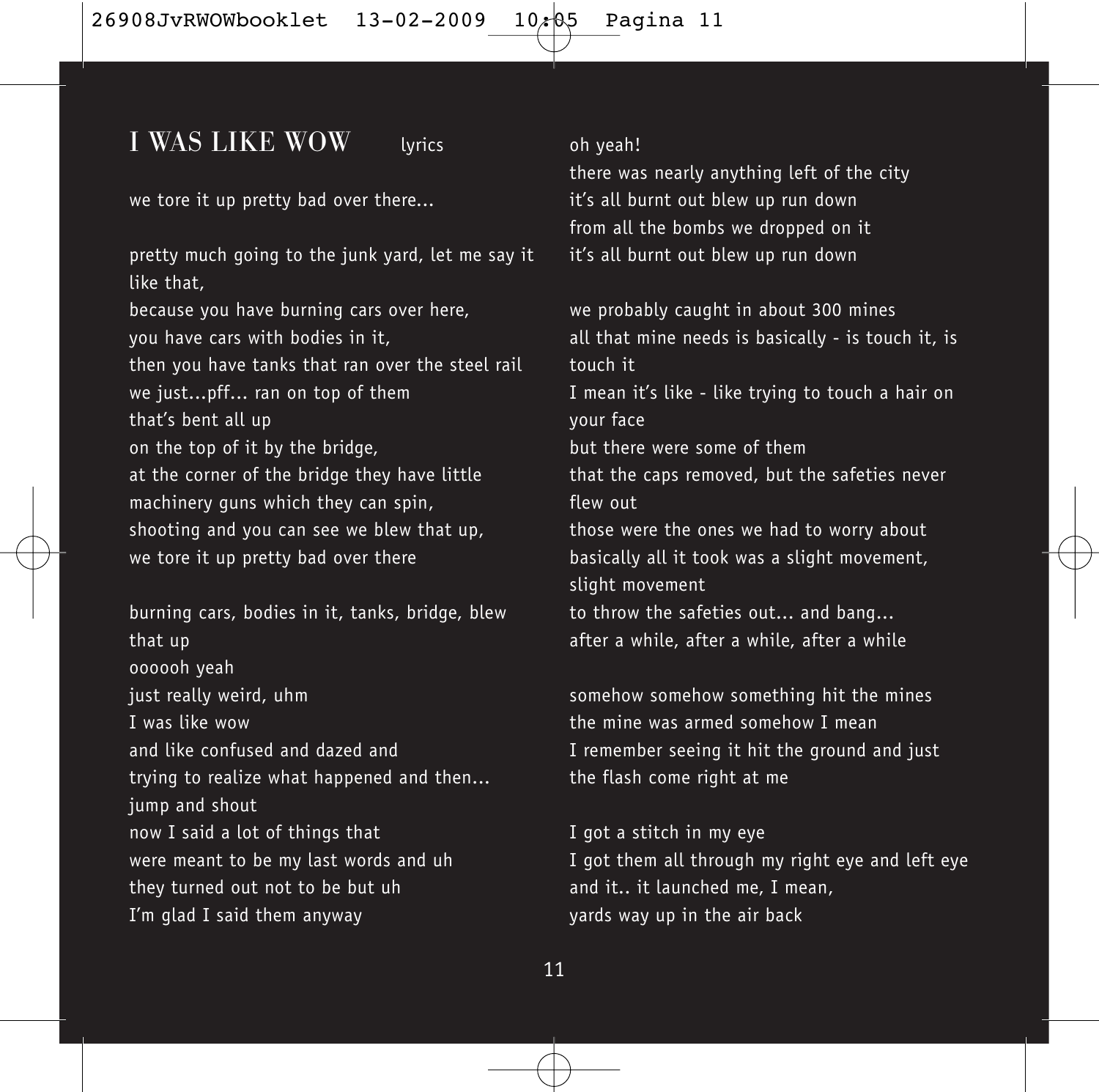when I realized 'man I just got blown up by about 20 mines' I was like wow

after a while after a while after a while well I had some injuries that are seen you know: loss of eye sight, fractured skull, fractured signs lost my lower left leg my lower right leg was pretty bad, it had a hole about the size of a baseball blowing through it I was repaired with 8 skin grafts this is the worst fragmentation in my right leg

oooh jump and shout I will jump just really weird, I was like wow sometimes I see it 'cause that was the last image that you know went through my brain, just really weird that was the last thing I saw *we should have made it the worlds' largest wide open desert just blew everything to pieces and take a bunch of bulldozers in and level it all off and start fresh making a country worth building not just a shit hole*

*we should have made it the worlds' largest the whole round world, the whole round world: jump and shout I was I was born to jump, jump and shout on the seventh day on the seventh hour the whole round world, oh yeah on the seven on the seven on the seventh day...*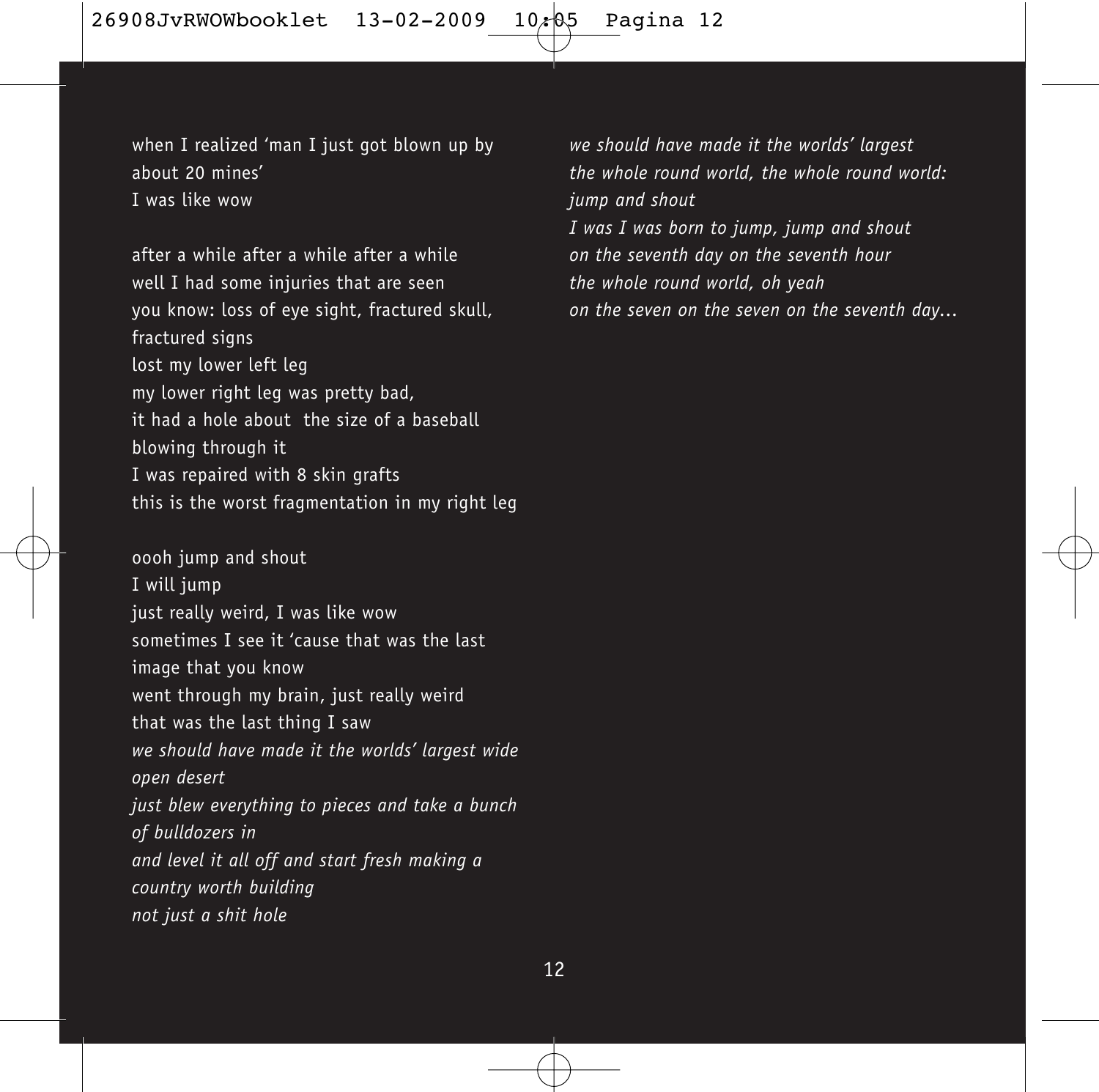#### I WAS LIKE WOW

JacobTV (Jacob ter Veldhuis) schreef in augustus 2006 het stuk 'I was like WOW' voor mij. In eerste instantie associeerde ik 'wow' met iets positiefs of sensationeels en verwachtte ik een heel vrolijk stuk. Toen ik het stuk ging studeren, bleek het hier echter om een heel andere 'wow' te gaan. Een Amerikaanse soldaat zegt 'I was like wow' op het moment dat hij zijn heftige ervaringen in de oorlog in Irak beschrijft. Daardoor realiseerde ik mij dat woorden en uitroepen als 'wow' gebruikt worden om aan te geven dat iets diepe indruk maakt, ongeacht of het nu iets positiefs of negatiefs is, je kunt op allerlei verschillende manieren ergens van onder de indruk zijn. Dat bracht me op het idee om voor mijn nieuwe cd 'I was like WOW' stukken bij elkaar te zoeken die allemaal om zeer uiteenlopende redenen een diepe indruk op mij hebben gemaakt en waarbij ik zelf op de een of andere manier een wow-gevoel had. Dit in de hoop, met een zo verscheiden mogelijk repertoire, de luisteraar ervan te overtuigen dat de trombone een fantastisch, mooi en zeer veelzijdig solo-instrument is. 'I was like WOW' symboliseert ook het gevoel dat ik als vierjarig kind had toen ik voor het eerst het geluid van een trombone hoorde, vanaf dat moment wilde ik trombone spelen.

festival. Ik kende helemaal geen stuk van hem voor trombone, maar hij bleek een heel mooi, kort stukje geschreven te hebben met pianobegeleiding: **Hommage du trombone exprimant la tristesse de l'auteur absent**. Een hommage die de triestheid uitdrukt van de auteur die niet aanwezig kon zijn. Dit werd symbolisch gespeeld als opening van dit festival, omdat de reeds overleden componist uiteraard zelf niet meer bij het festival aanwezig kon zijn. Het korte stukje charmeerde mij direct en sindsdien speel ik het vaak als opening van concerten en nu dus ook van deze cd. Het is geschreven in 1925 ter gelegenheid van een concert van Serge Koussevitsky waar Honegger niet bij aanwezig kon zijn. In plaats daarvan zond hij Koussevitsky en het publiek deze Hommage. Toen ik een jaar of 15 was, hoorde ik mijn latere leraar Michel Becquet voor het eerst de **Ballade** van **Frank Martin** spelen en dat maakte een diepe indruk op mij. Het is absoluut een van de beste stukken die geschreven zijn voor trombone

en piano. Martin schreef het in 1940 als verplicht werk voor het tromboneconcours in Geneve, later instrumenteerde hij het ook voor

Een aantal jaren geleden werd ik gevraagd om te spelen bij de opening van een **Arthur Honegger**

13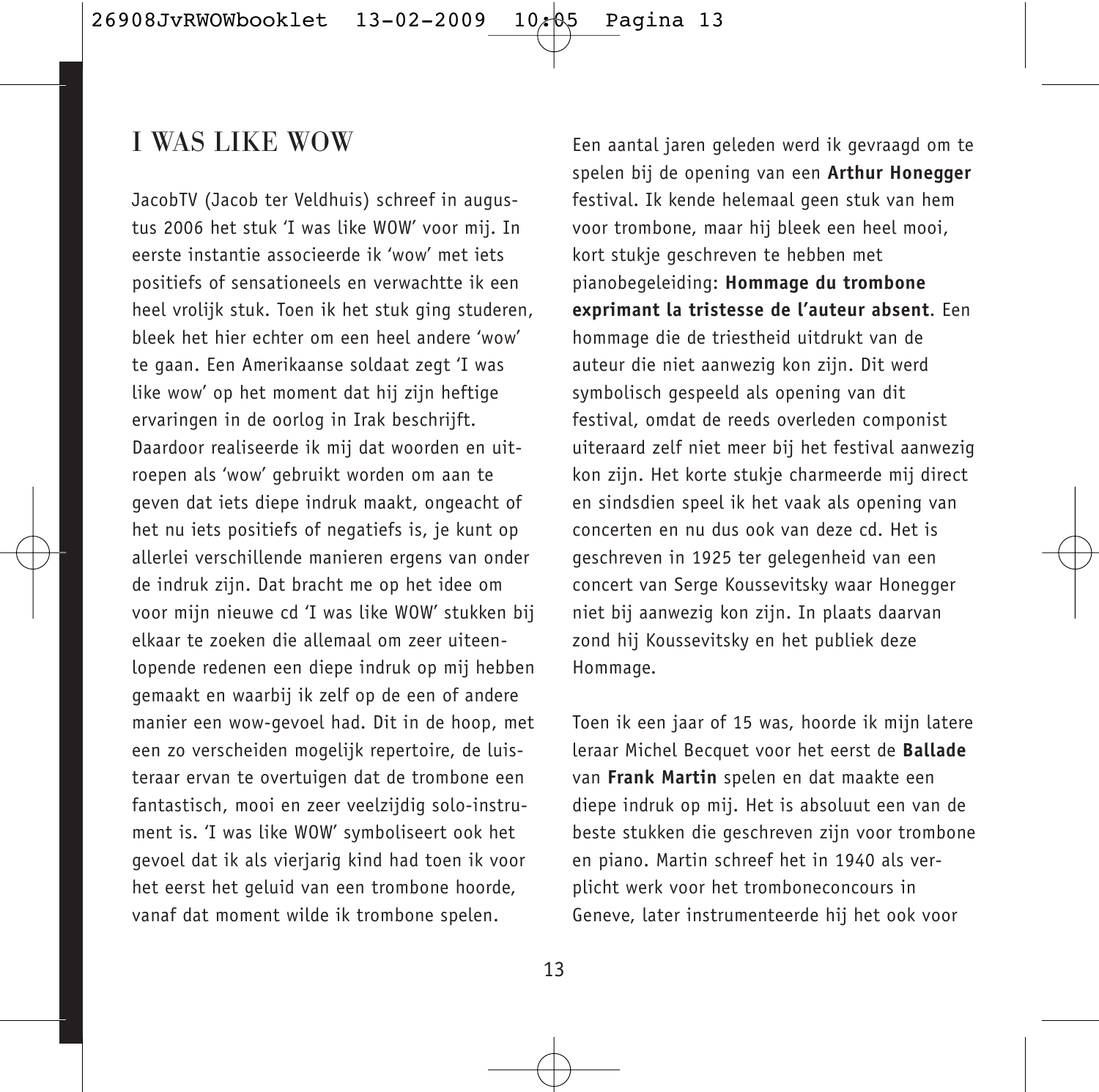trombone en orkest. Martin zei zelf over het stuk: *'Ik hou van de trombone, vooral om zijn nobele klank, maar ook om het archaïsche karakter van de constructie, compleet vrij van mechaniek: een simpele metalen buis beweegt langs een spoor. Waarom de titel Ballade? Omdat ik daarin een vrije vorm met vertellend karakter heb gevonden. Het is geen Ballade als in de dansmuziek of dichtkunst, er zit iets in van Epiek: Een verhaal dat iemand vertelt.'*

Wij trombonisten hebben de pech dat niet alle grote, beroemde componisten kamermuziek voor ons hebben geschreven. Er is geweldige muziek uit alle stijlperiodes, maar vaak net niet door de groten van hun tijd. Er zijn bijvoorbeeld concerten van Leopold Mozart en van Michael Haydn, de vader en de broer van... of een concert van Abrechtsberger, de leraar van Beethoven en een concert van David, een leerling van Mendelssohn. Daarom was ik werkelijk 'like WOW' toen ik hoorde dat er een onbekende, maar originele aria bestaat voor trombone, tenor en strijkers van de échte **Mozart, Wolfgang Amadeus**. Het is een aria uit het jeugdwerk 'Die Schuldigkeit des ersten gebots' K 35. Mozart schreef het eerste deel van dit werk, Michael Haydn het tweede en Anton Adlgasser het derde. Het is geschreven in 1767, toen Mozart 11 jaar oud

was. Deze aria **Jener Donnerworte Kraft** is het 5de deel, andante un poco adagio. Het wordt gezongen door de Christus en de tekst luidt:

*Jener Donnerworte Kraft, die mir in die Seele dringen, fordern meine Rechenschaft Ja mit ihren Widerhall hört mein banges Ohr erklingen annoch den Posaunenschall*

De Belgische componist **Joseph Jongen** groeide op in Luik, waar hij compositie, orgel en piano studeerde. In 1897 won hij de prix de Rome met zijn cantata Comala. Later werd hij directeur van het conservatorium in Brussel. Daar ontmoette hij de trombonedocent Estevan Dax en voor hem schreef hij in 1944 de **Aria et Polonaise**. Hij schreef in zeer verschillende stijlen, eerst vooral beïnvloed door César Franck, later meer impressionistisch à la Debussy en in zijn laatste werken zelfs compleet atonaal. Hij heeft zelf niet minder dan 104 van zijn 241 werken verwijderd uit zijn ouvre, maar gelukkig mocht deze Aria et Polonaise blijven, een heerlijk speelstuk in de traditie van de Franse voordrachtstukken.

In 2003 schreef de Nederlandse componist **Martijn Padding** op mijn verzoek een solostuk voor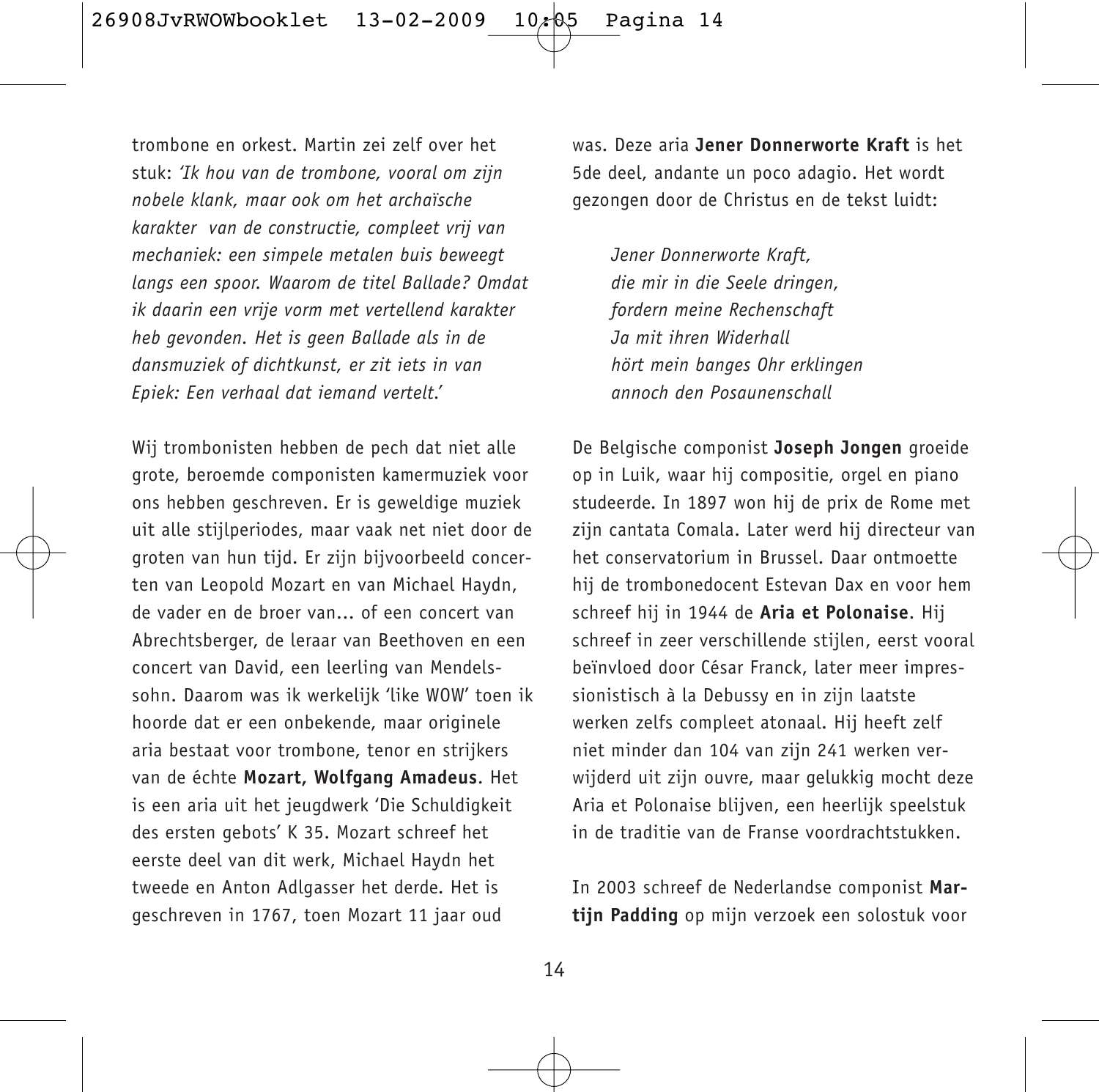trombone. Toen ik de eerste versie van dat werk 'First Piece' zag, sprak het mij direct aan. Het was zeer virtuoos en technisch moeilijk, op het eerste gezicht bijna onmogelijk, maar ik voelde dat het met veel studie moest gaan lukken en iets bijzonders was. Geïnspireerd geraakt door de trombone schreef Padding daarna ook nog een tweede en een derde stuk. Het zijn drie boeiende en zeer verschillende stukken geworden die los van elkaar gespeeld kunnen worden of als suite en die ieder een specifiek muzikaal-trombonistisch onderwerp onder de loep nemen. Daarbij dacht Padding aan de capriolen uit de serie 'Etudes Transcendente' die Franz Liszt voor de piano schreef. 'First Piece' nam ik al eerder op (Channel Clasics CCS SA 22305), hier volgen de andere twee.

In **Second Piece** worden lange noten aanééngeregen tot een melodie. De melodienoten worden steeds voorafgegaan door versieringen in de vorm van een opspringende korte voorslagnoot over een groot interval. Die grote intervallen verzelfstandigen zich totdat ze aan het eind van het stuk samenvallen als een tweeklank, een soort van trombonegeblaf veroorzaakt door spelen en zingen op het zelfde moment. **Third piece** heeft te maken met een herinnering aan een rumoerige processie in de stoffige straten van Madras in Zuid India. Het is een

oriëntaalse mars met melodische formules die chromatische, diatonische en microtonale elementen verenigen. De klank van Third piece wordt bepaald door een constante variatie in het gebruik van een demper (harmon mute).

De Sonatine voor trombone en piano van **Jacques Castérède** is een zeer bekend en veel gespeeld werk in het trombonerepertoire. Ik heb het vaak en met zeer veel plezier gespeeld, maar had altijd een klein probleem met de pianopartij. Doordat er veel stemmen tegelijk in de pianopartij worden gespeeld, klinkt het soms wat dik en is het moeilijk de afzonderlijke lijnen te herkennen. Ik had altijd het idee dat het beter zou zijn als er een gedeelte van die pianostemmen door een ander instrument gespeeld zou worden en was dus ook zeer blij verrast toen ik ontdekte dat Castérède ook een versie van het stuk had gemaakt voor trombone, trompet en piano, genaamd **Concertino**. De trombonepartij is voor het overgrote deel hetzelfde als het origineel, maar er is een stem uit de pianopartij gehaald en aan de trompet gegeven, waardoor het stuk in mijn ogen veel doorzichtiger wordt en de verschillende stemmen beter te herkennen zijn.

Zeer waardevol voor het trombonerepertoire zijn de Franse voordrachtstukken met piano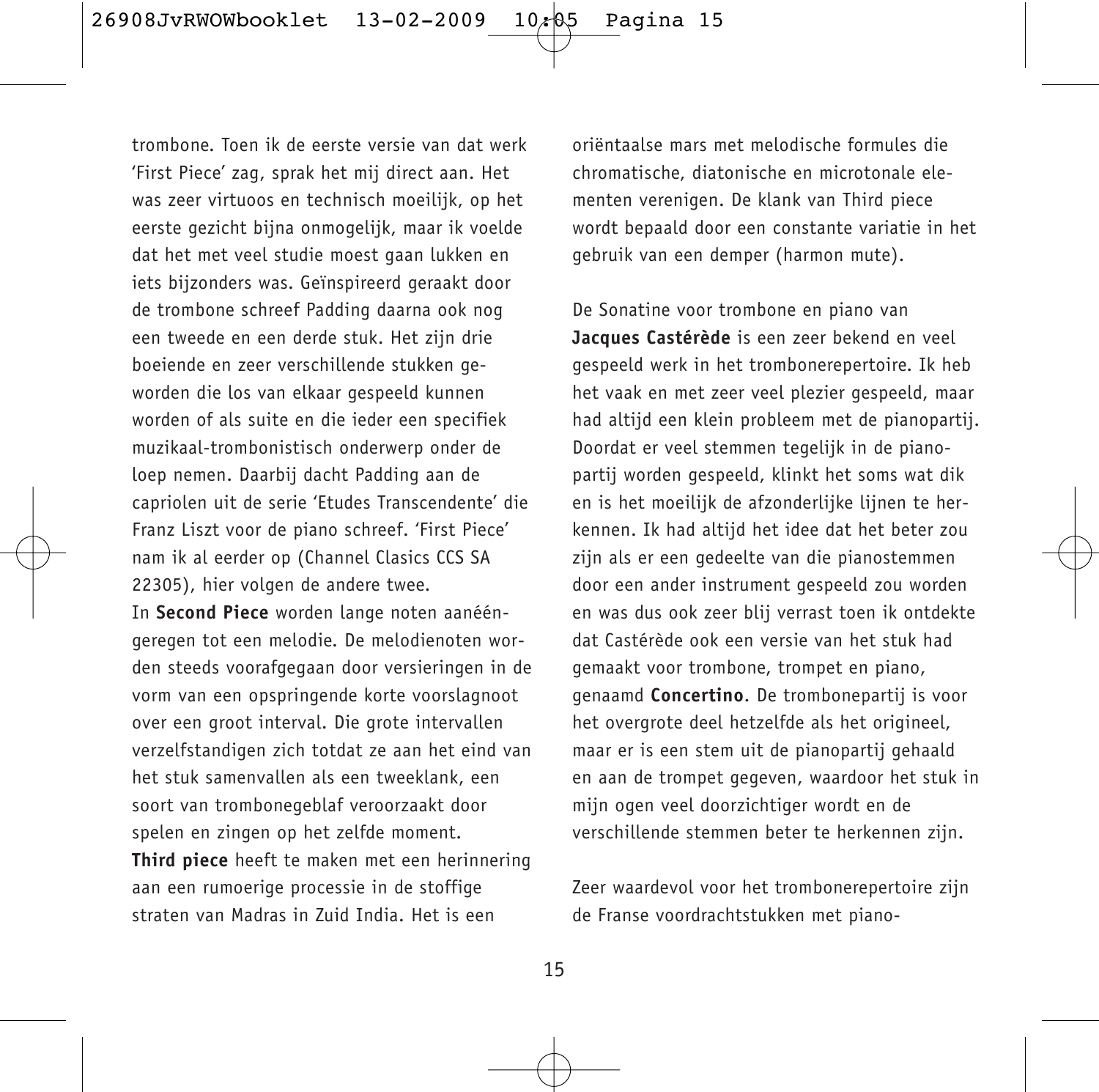begeleiding, waarvan de meesten geschreven zijn voor het eindexamen van het conservatorium in Parijs. Er zijn tientallen van deze stukken, waarvan ik er velen regelmatig en met veel plezier speel. Eén van de bekendste is dit **Morceau Symphonique** van **Philippe Gaubert**. Gaubert was zeer begenadigd fluitist, was solofluitist van de Parijsse opera en schreef samen met zijn leraar Taffanet een beroemde fluitmethode. Hij was één van de belangrijkste Franse musici in de periode tussen de twee wereldoorlogen en werd chefdirigent van de Opera van Parijs. Hij was een warm pleitbezorger van hedendaagse muziek en dirigeerde veel belangrijke premieres van onder meer Fauré, Roussel en Ibert. Als componist won hij in 1905 de prestigieuze prix de Rome. Hij schreef vooral veel voor zijn eigen instrument de fluit, maar ook andere kamermuziek, liederen en een aantal symfonieën.

**JacobTV** schreef **I was like WOW** voor mij in opdracht van het Internationaal Kamermuziekfestival Schiermonnikoog, waar ik het in oktober 2006 in premiere heb gebracht. JacobTV over het stuk:

*'I was like WOW is naast White Flag en Believer één van de drie stukken die ik schreef met gebruik van soundbytes uit de Irakoorlog. Zoals in* *al mijn zogenoemde 'Boombox' stukken (stukken waarin samengespeeld wordt met een boombox alias Ghettoblaster) is spraak de kant-en-klare bron van inspiratie: de melodie van gesproken woord is opgeschreven in muzikaal schrift. De partituur en de soundtrack gebruiken beiden spraak als leitmotief. De trombone speelt dezelfde muzikale lijnen samen met de soundtrack in een soort dialoog.* 

*I was like WOW is gebaseerd op interviews met twee Amerikaanse soldaten: Sam Ross, 21 en Tyson Johnson, 22, die beiden zwaar gewond terugkeerden uit de Irakoorlog in 2003. Deze interviews komen uit de VPRO documentaire 'Purple Hearts' van Roel van Broekhoven.'*  Met gebruik van beelden uit deze documentaire maakte Jan Willem Looze een film bij 'I was like WOW', die als filmbestand is bijgevoegd op deze cd en te zien is door deze cd in een computer af te spelen.

Op de pagina's hiervoor vindt u een citaat van Sam Ross, één van de geïnterviewde soldaten en de volledige tekst van 'I was like WOW'.

Jörgen van Rijen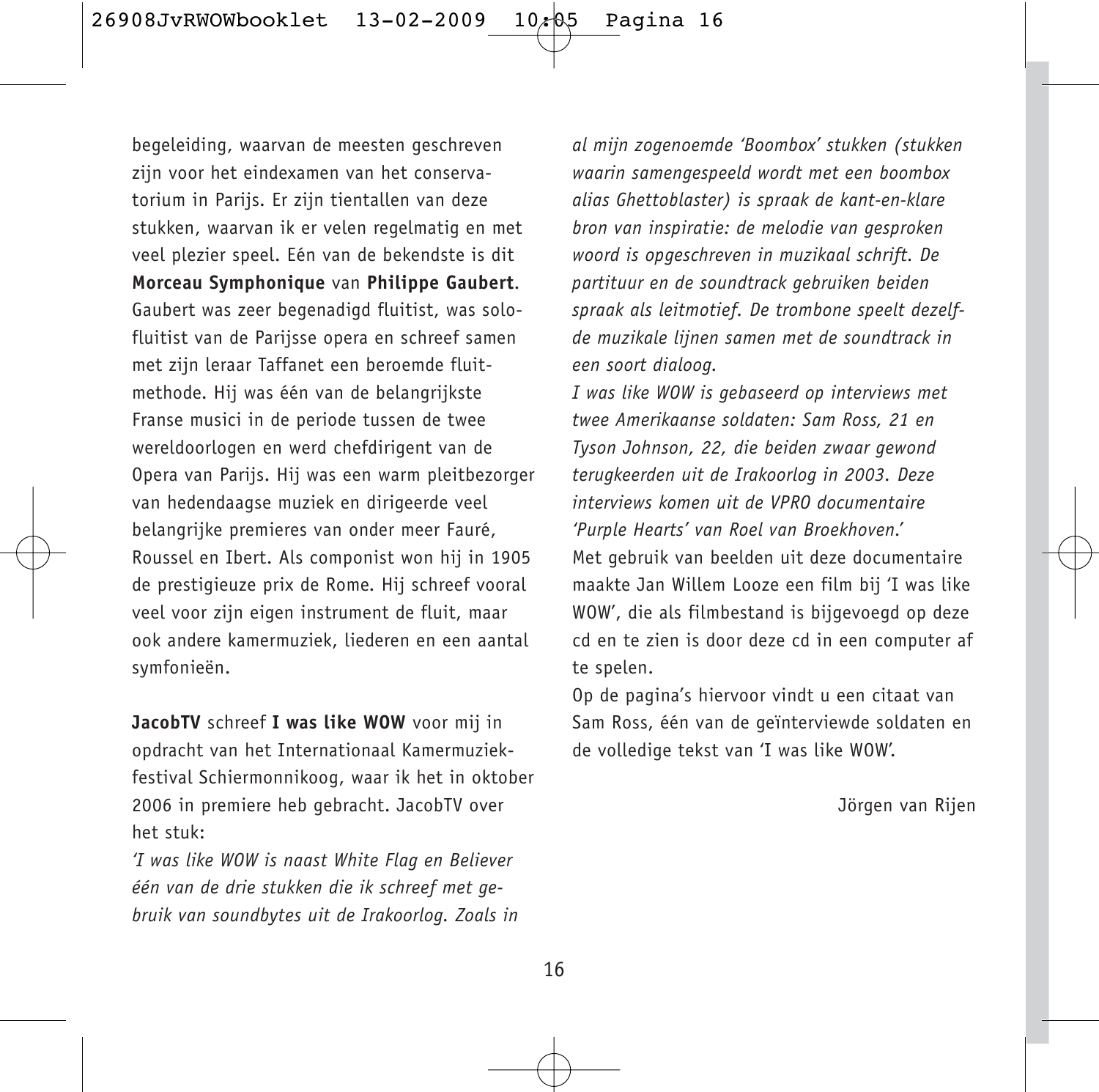CCS SA 26908

| <b>d to</b> Veuillez retourner: | <b>CHANNEL CLASSICS RECORDS</b> |
|---------------------------------|---------------------------------|

Waaldijk 76, 4171 CG Herwijnen, the Netherlands Phone: (+31.418) 58 18 00 Fax: (+31.418) 58 17 82

**Where did you hear about Channel Classics?** Comment avez-vous appris l'existence de Channel Classics?

- **Review** Critiques **Store** Magasin
- 
- **Recommended** Recommandé **Other** Autre

Why did vou buy this recording? Pourquoi avez-vous acheté cet enregistrement?

- **Artist performance** L'interpretation **Reviews** Critique
- **Sound quality** La qualité de l'enregistrement **Price** Prix
- **Packaging Présentation**

What music magazines do you read? Quels magazines musicaux lisez-vous?

Which CD did vou buy? Quel CD avez-vous acheté?

**Where did you buy this CD?** Où avez-vous acheté ce CD?

I would like to receive the CHANNEL CLASSICS CATALOGUE/SAMPLER

| Name Nom                                               | <b>Address Adresse</b> |
|--------------------------------------------------------|------------------------|
| City/State/Zipcode Code postal et ville                | <b>Country Pays</b>    |
| Please keep me informed of new releases via my e-mail: |                        |

■ **Radio** Radio ■ **Advertisement** Publicité

**Please send**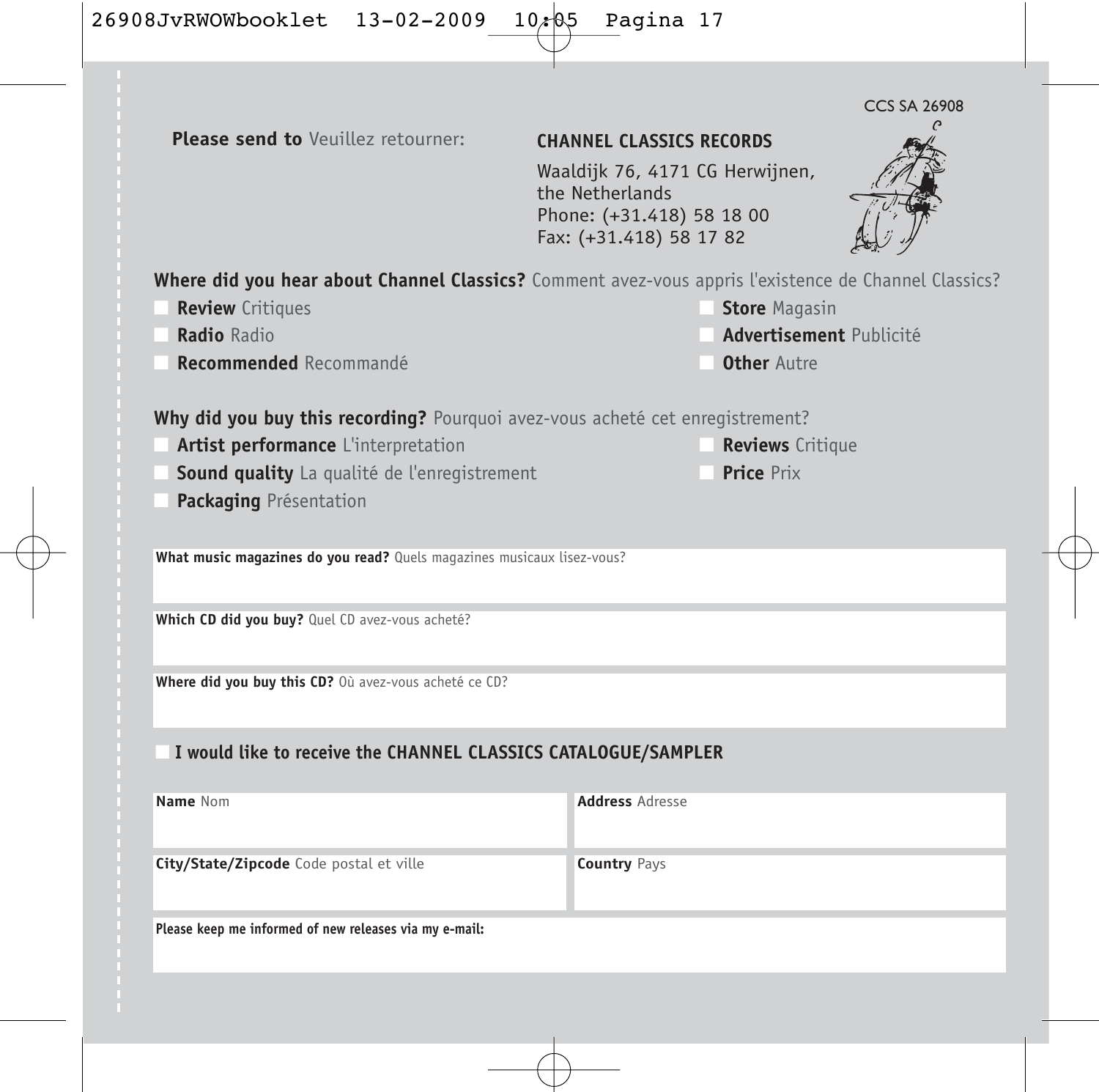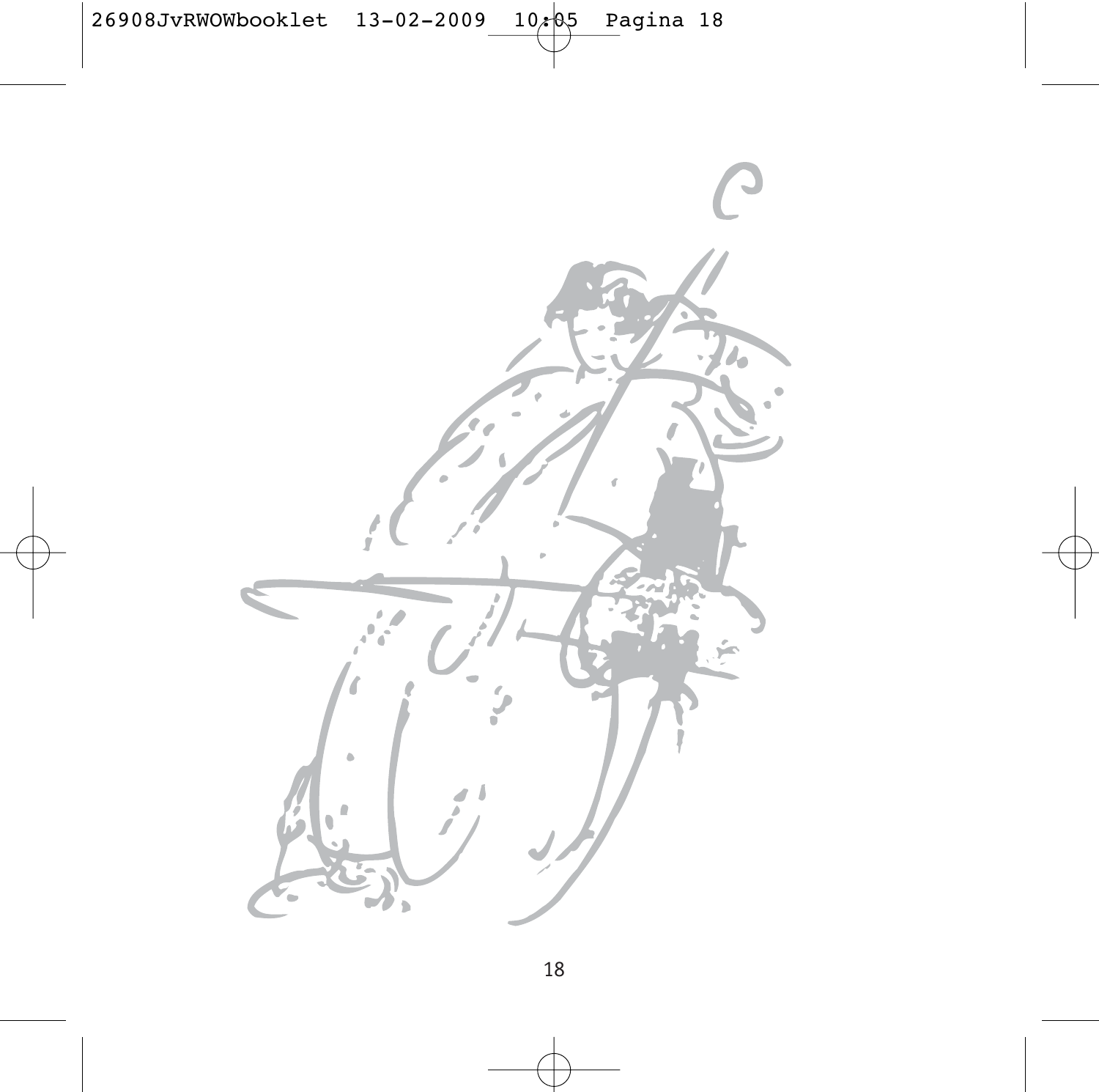

**Jörgen van Rijen – Sackbutt** CCS SA 26708

*Fans of the trombone will no doubt find this of interest, but the music turns out to be far more worthwhile and rewarding than just a sackbut showcase.* 

#### Gramophone

*This is a superb album. Rijen's accounts of the well-known 18th-Century alto trombone concertos surpass anything I have heard, in both solo and orchestral parts. He is a world-class artist, and this album is a treasure.*

American Record Guide

**Jörgen van Rijen – Tomasi, Biber, Dutilleux, Kurtág a.o.** CCS SA 22305

*(...) All give the avant-garde music Van Rijen the opportunity to show rich tone, outstanding technique, and thoughtful interpretations.* 

American Record Guide

*Supported by the Borletti-Buitoni Trust www.bbtrust.com*

**Production** Channel Classics Records bv **Producer**  Hein Dekker **Recording engineers**  C. Jared Sacks, Hein Dekker **Editing, mastering** C. Jared Sacks **Photography** Marco Borggreve **Cover design** Ad van der Kouwe, Manifesta, Rotterdam **Liner notes** Jörgen van Rijen **Recording locations** Waalsekerk, Amsterdam and Doopsgezinde Kerk Amsterdam **Recording date** Spring 2008 **Instruments** Legend 420, Antoine Courtois Sackbut, Meinl & Lauber (track 3)

*Technical information*

**Microphones**  Bruel & Kjaer 4006, Schoeps **Digital converters** DSD Super Audio / Meitnerdesign AD/DA Pyramix Editing / Merging **Technologies Speakers** Audio Lab, The Netherlands

**Amplifiers** van Medevoort, The Netherlands **Cables** Van den Hul\* **mixing board** Rens Heijnis, custom design

Mastering Room **Speakers** B+W 803d series **Amplifier** Classe 5200 **Cables** Van den Hul\* (exclusive use of Van den Hul cables The INTEGRATION and The SECOND®)

- Thanks to VPRO and Roel van Broekhoven for their kind permission to use the sound bytes ad images from the documentary 'Purple Hearts' for I was like WOW
- *Second and third Piece* (Martijn Padding) and *I was like WOW (*JacobTV) were made possible thanks to the financial support of the Nederlands Fonds voor de Podiumkunsten
- Combattimento Consort courtesy of Challenge Classics